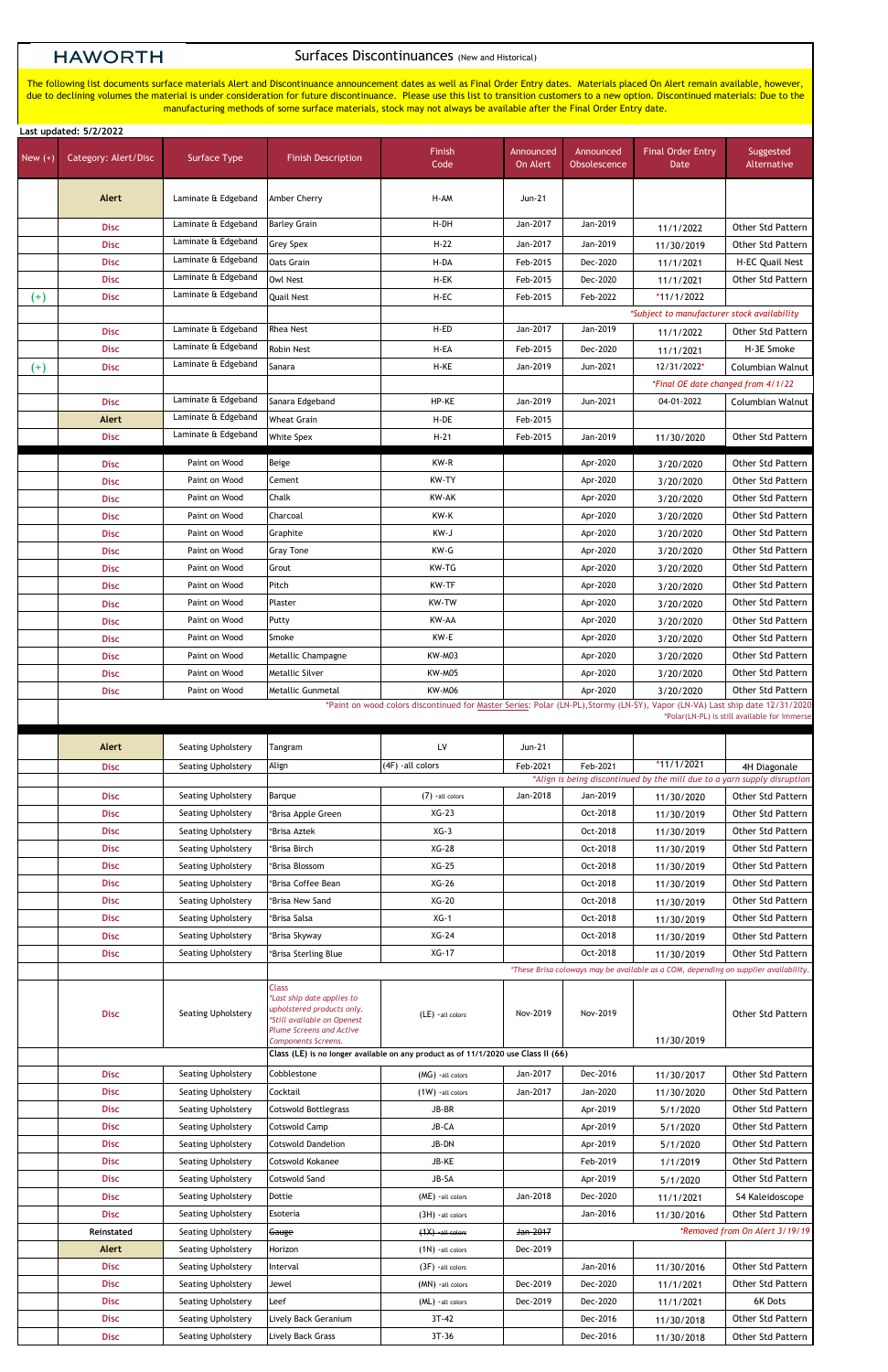|                      | <b>Disc</b>                             | Seating Upholstery                                 | Lively Back Steel                                                                                                          | 3T-39                                                                            |          | Dec-2016             | 11/30/2018 | Other Std Pattern                                                                                                             |  |  |  |
|----------------------|-----------------------------------------|----------------------------------------------------|----------------------------------------------------------------------------------------------------------------------------|----------------------------------------------------------------------------------|----------|----------------------|------------|-------------------------------------------------------------------------------------------------------------------------------|--|--|--|
|                      | <b>Disc</b>                             | Seating Upholstery                                 | Lively Back Sunflower                                                                                                      | $3T-41$                                                                          |          | Dec-2016             | 11/30/2018 | Other Std Pattern                                                                                                             |  |  |  |
|                      | <b>Disc</b>                             | Seating Upholstery                                 | <b>King</b><br>No longer available on any<br>product as of 11/1/2020<br>*Last ship date applies to                         | (LH) -all colors                                                                 | Nov-2019 | Nov-2019             | 11/1/2019  | $(67)$ King II                                                                                                                |  |  |  |
|                      |                                         |                                                    | upholstered products only.<br>*Still available on Openest                                                                  |                                                                                  |          |                      |            |                                                                                                                               |  |  |  |
|                      |                                         |                                                    | Plume Screens.                                                                                                             | King (LH) is no longer available on any product as of 11/1/2020 use King II (67) |          |                      |            |                                                                                                                               |  |  |  |
|                      | Maya                                    |                                                    |                                                                                                                            |                                                                                  |          |                      |            |                                                                                                                               |  |  |  |
|                      | <b>Disc</b>                             | Seating Upholstery                                 | *Last ship date applies to<br>upholstered products only.<br>*Still available on Openest<br><b>Plume Screens and Active</b> | (LM) - all colors                                                                | Nov-2019 | Nov-2019             | 11/1/2019  | (68) Maya II                                                                                                                  |  |  |  |
|                      |                                         |                                                    | Components Screens.                                                                                                        | Maya (LM) is no longer available on any product as of 11/1/2020 use Maya II (68) |          |                      |            |                                                                                                                               |  |  |  |
|                      |                                         |                                                    |                                                                                                                            |                                                                                  |          |                      |            |                                                                                                                               |  |  |  |
|                      | <b>Disc</b>                             | Seating Upholstery                                 | Moodring                                                                                                                   | (NQ) - all colors                                                                |          | Dec-2016             | 11/30/2017 | Other Std Pattern                                                                                                             |  |  |  |
|                      | <b>Disc</b>                             | Seating Upholstery                                 | Notable                                                                                                                    | $(4K)$ -all colors                                                               |          | Apr-2019             | 11/21/2018 | Other Std Pattern                                                                                                             |  |  |  |
|                      |                                         |                                                    |                                                                                                                            |                                                                                  |          |                      |            | *Notable was on a temporary hold since Dec 21, 2018 then discontinued due to supply chain disruption                          |  |  |  |
|                      | <b>Disc</b>                             | Seating Upholstery                                 | Ravenna                                                                                                                    | $(3E)$ -all colors                                                               |          | Jan-2016             | 11/30/2016 | <b>Other Std Pattern</b>                                                                                                      |  |  |  |
|                      | <b>Disc</b>                             | Seating Upholstery                                 | <b>Small Arrow</b>                                                                                                         | $(4L)$ -all colors                                                               |          | Apr-2019             | 11/21/2018 | Other Std Pattern<br>*Small Arrow was on a temporary hold since Dec 21, 2018 then discontinued due to supply chain disruption |  |  |  |
|                      |                                         |                                                    |                                                                                                                            |                                                                                  |          |                      |            |                                                                                                                               |  |  |  |
|                      | Alert                                   | Seating Upholstery                                 | Tech                                                                                                                       | (MV) - all colors                                                                | Dec-2019 |                      |            |                                                                                                                               |  |  |  |
|                      | <b>Disc</b>                             | Seating Upholstery                                 | <b>Tellure Burgundy</b>                                                                                                    | 3A-20                                                                            |          | Dec-2016             | 11/30/2018 | Other Std Pattern                                                                                                             |  |  |  |
|                      | <b>Disc</b>                             | Seating Upholstery                                 | <b>Tellure Galaxy</b>                                                                                                      | 3A-22                                                                            |          | Dec-2016             | 11/30/2018 | <b>Other Std Pattern</b>                                                                                                      |  |  |  |
|                      | <b>Disc</b>                             | Seating Upholstery                                 | <b>Tellure Geranium</b>                                                                                                    | 3A-42                                                                            |          | Dec-2016             | 11/30/2018 | Other Std Pattern                                                                                                             |  |  |  |
|                      | <b>Disc</b>                             | Seating Upholstery                                 | <b>Tellure Grass</b>                                                                                                       | 3A-36                                                                            |          | Dec-2016             | 11/30/2018 | <b>Other Std Pattern</b>                                                                                                      |  |  |  |
|                      | <b>Disc</b>                             | Seating Upholstery                                 | Tellure Ivory                                                                                                              | 3A-35                                                                            |          | Dec-2016             | 11/30/2018 | Other Std Pattern                                                                                                             |  |  |  |
|                      | <b>Disc</b>                             | Seating Upholstery                                 | Tellure Sky                                                                                                                | 3A-32                                                                            |          | Dec-2016             | 11/30/2018 | Other Std Pattern                                                                                                             |  |  |  |
|                      | <b>Disc</b>                             | Seating Upholstery                                 | Tellure Slate                                                                                                              | 3A-38                                                                            |          | Dec-2016             | 11/30/2018 | <b>Other Std Pattern</b>                                                                                                      |  |  |  |
|                      | <b>Disc</b>                             | Seating Upholstery                                 | <b>Tellure Steel</b>                                                                                                       | 3A-39                                                                            |          | Dec-2016             | 11/30/2018 | Other Std Pattern                                                                                                             |  |  |  |
|                      | <b>Disc</b>                             | Seating Upholstery                                 | <b>Tellure Sunflower</b>                                                                                                   | 3A-41                                                                            |          | Dec-2016             | 11/30/2018 | Other Std Pattern                                                                                                             |  |  |  |
|                      | <b>Disc</b>                             | Seating Upholstery                                 | Very® Task Mesh Ember                                                                                                      | MS-FC                                                                            |          |                      | 11/30/2016 | Other Std Pattern                                                                                                             |  |  |  |
|                      | <b>Disc</b>                             | Seating Upholstery                                 | Very® Task Mesh Glacier                                                                                                    | MS-FN                                                                            |          |                      | 11/30/2016 | Other Std Pattern                                                                                                             |  |  |  |
|                      | <b>Disc</b>                             | Seating Upholstery                                 | Zinger                                                                                                                     | (NI) -all colors                                                                 | Jan-2017 | Jan-2020<br>Dec-2019 | 4/30/2020  | Other Std Pattern                                                                                                             |  |  |  |
|                      | <b>Disc</b>                             | Seating Upholstery                                 |                                                                                                                            |                                                                                  |          |                      |            | Zinger was discontinued by the mill early due to a supply chain disruption                                                    |  |  |  |
|                      | <b>Disc</b>                             | Seating Upholstery                                 | Zody® Mesh Peaceful                                                                                                        | MA-8                                                                             |          |                      | 11/30/2016 | Other std color                                                                                                               |  |  |  |
|                      | <b>Disc</b>                             | Seating Upholstery                                 | Zody® Mesh Refresh                                                                                                         | MA-6                                                                             |          |                      | 12/1/2016  | Other std color                                                                                                               |  |  |  |
|                      | <b>Disc</b>                             | <b>Seating Upholstery</b>                          | Zody® Mesh Soothe                                                                                                          | <b>MA-7</b>                                                                      |          |                      | 12/2/2016  | Other std color                                                                                                               |  |  |  |
|                      | Reinstated                              | Seating Upholstery                                 | Zody <sup>®</sup> Mesh Relax                                                                                               | MA-004                                                                           | Dec-2020 |                      |            | *Removed from On Alert 3/18/21                                                                                                |  |  |  |
|                      | <b>Disc</b>                             | Seating Upholstery                                 | Zody® Mesh Joy                                                                                                             | MA-11                                                                            |          | Jun-2021             | 11/1/2021  | Other std color                                                                                                               |  |  |  |
| $^{(+)}$             | <b>Disc</b>                             | Seating Upholstery                                 | Fern® Mesh Sunflower                                                                                                       | MB-SU                                                                            |          | Jun-2021             | *11/1/2023 | Other std color                                                                                                               |  |  |  |
|                      |                                         |                                                    |                                                                                                                            |                                                                                  |          |                      |            | *Final OE date changed from 11/1/21                                                                                           |  |  |  |
|                      |                                         |                                                    |                                                                                                                            |                                                                                  |          |                      |            |                                                                                                                               |  |  |  |
|                      | <b>Disc</b>                             | Seating Upholstery                                 | Fern® Mesh Loam                                                                                                            | MB-LM                                                                            |          | Jun-2021             |            | Other std color                                                                                                               |  |  |  |
|                      | <b>Disc</b>                             | Seating Upholstery                                 | Soji® Knit Pumpkin                                                                                                         | $XT-8$                                                                           |          | Jun-2021             | 11/1/2021  | Other std color                                                                                                               |  |  |  |
|                      | <b>Disc</b>                             | Seating Upholstery                                 | Soji® Knit Water                                                                                                           | $XT-11$                                                                          |          | Jun-2021             | 1/11/2021  | Other std color                                                                                                               |  |  |  |
| $^{(+)}$             |                                         | <b>TFL</b>                                         |                                                                                                                            |                                                                                  |          |                      |            |                                                                                                                               |  |  |  |
|                      | <b>Disc</b>                             | *Enclose, Enclose FG, Trivati                      | Graphite                                                                                                                   | $G-3J$                                                                           | Jul-2018 | Aug-2019             | 9/18/2019  | HPL (H-3J) Graphite                                                                                                           |  |  |  |
|                      | <b>Disc</b>                             | <b>TFL</b><br>*Enclose, Enclose FG, Trivati        | Linen                                                                                                                      | G-WL                                                                             | Jul-2018 | Aug-2019             | 9/18/2019  | HPL (H-WL) Linen                                                                                                              |  |  |  |
|                      | <b>Disc</b>                             | <b>TFL</b><br>*Enclose, Enclose FG, Trivati        | Putty                                                                                                                      | G-AA                                                                             | Jul-2018 | Aug-2019             | 9/18/2019  | HPL (H-AA) Putty                                                                                                              |  |  |  |
|                      | <b>Disc</b>                             | <b>TFL</b>                                         | Smoke                                                                                                                      | $G-3E$                                                                           | Jul-2018 | Aug-2019             | 9/18/2019  | Other std color                                                                                                               |  |  |  |
|                      |                                         | *Enclose, Enclose FG, Trivati                      |                                                                                                                            |                                                                                  |          |                      |            |                                                                                                                               |  |  |  |
|                      | Alert                                   | Paint/Trim                                         | Wren                                                                                                                       | <b>TR-1K</b>                                                                     | Jun-2021 |                      |            |                                                                                                                               |  |  |  |
|                      | Alert                                   | Paint/Trim                                         | Terra                                                                                                                      | <b>TR-1H</b>                                                                     | Jun-2021 |                      |            |                                                                                                                               |  |  |  |
|                      | <b>Disc</b>                             | Paint/Trim                                         | <b>Accent Green</b>                                                                                                        | <b>TR-1D</b>                                                                     | Oct-2019 | Dec-2020             | 12/31/2021 | Other std color                                                                                                               |  |  |  |
|                      | Alert                                   | Paint/Trim                                         | <b>Accent Red</b>                                                                                                          | TR-1F                                                                            | Dec-2020 |                      |            |                                                                                                                               |  |  |  |
|                      | Alert                                   | Paint/Trim                                         | Alloy (Textured Metallic)                                                                                                  | TR-AL                                                                            | Dec-2020 |                      |            |                                                                                                                               |  |  |  |
|                      | Alert                                   | Paint/Trim                                         | Argent (Textured Metallic)                                                                                                 | TR-AR                                                                            | Dec-2020 |                      |            |                                                                                                                               |  |  |  |
|                      | <b>Disc</b>                             | Paint/Trim                                         | <b>Brindle</b>                                                                                                             | <b>TR-1L</b>                                                                     | Oct-2019 | Dec-2020             | 12/31/2021 | Other std color                                                                                                               |  |  |  |
|                      | Alert                                   | Paint/Trim                                         | Cement (Textured)                                                                                                          | TR-TY                                                                            | Dec-2020 |                      |            |                                                                                                                               |  |  |  |
|                      | <b>Disc</b>                             | Paint/Trim                                         | Metallic Gunmetal                                                                                                          | TR-MG                                                                            |          | Jan-2016             | 11/1/2024  | Other std color                                                                                                               |  |  |  |
|                      | <b>Disc</b>                             | Paint/Trim                                         | Rusty Red (Zody Trim only)                                                                                                 | TR-RR                                                                            |          |                      |            |                                                                                                                               |  |  |  |
|                      | <b>Disc</b>                             | Paint/Trim                                         | Sable (Zody Trim only)                                                                                                     | <b>TR-1M</b>                                                                     |          |                      |            |                                                                                                                               |  |  |  |
|                      | <b>Disc</b>                             | Paint/Trim                                         | Seville                                                                                                                    | TR-1P                                                                            | Oct-2019 | Dec-2020             | 12/31/2021 | Other std color                                                                                                               |  |  |  |
|                      | <b>Disc</b>                             | Paint/Trim                                         | Very® Polymer Ember                                                                                                        | TR-FC                                                                            |          |                      | 11/30/2016 | Other std color                                                                                                               |  |  |  |
|                      | <b>Disc</b>                             | Paint/Trim                                         | Very® Polymer Glacier                                                                                                      | TR-FN                                                                            |          |                      | 12/1/2016  | Other std color                                                                                                               |  |  |  |
|                      | <b>Disc</b>                             | Paint/Trim                                         | Very® Polymer Grass                                                                                                        | TR-FE                                                                            |          |                      | 12/2/2016  | Other std color                                                                                                               |  |  |  |
|                      |                                         |                                                    |                                                                                                                            |                                                                                  |          |                      |            |                                                                                                                               |  |  |  |
|                      | Reinstated                              | Plastic Trim - Zody                                | Smoke                                                                                                                      | $TR-E$                                                                           | Dec-2020 |                      |            |                                                                                                                               |  |  |  |
|                      | <b>Disc</b><br><b>Remove from Alert</b> | <b>Vertical Fabrics</b><br><b>Vertical Fabrics</b> | Basketweave<br><b>Birds Nest</b>                                                                                           | $(F)$ -all colors<br>(PH) - all colors                                           | Feb-2015 | Jan-2016             | 11/30/2017 | Other Std Pattern                                                                                                             |  |  |  |
|                      |                                         |                                                    |                                                                                                                            |                                                                                  |          |                      |            |                                                                                                                               |  |  |  |
| $^{(+)}$<br>$^{(+)}$ | <b>Disc</b>                             | <b>Vertical Fabrics</b>                            | Biscotti                                                                                                                   | (FN) -all colors                                                                 | Feb-2015 | Jan-2017             | 11/30/2017 |                                                                                                                               |  |  |  |
|                      | <b>Disc</b>                             | <b>Vertical Fabrics</b>                            | Geode                                                                                                                      | (PR) - all colors                                                                | Dec-2019 | Jun-2021             | 11-01-2022 | *Removed from on Alert 3/18/21<br><b>Other Std Pattern</b><br>Other Std Pattern                                               |  |  |  |
|                      | <b>Disc</b>                             | <b>Vertical Fabrics</b>                            | <b>Highlands Thatch</b>                                                                                                    | $L6 - AT$                                                                        |          | Feb-2020             | *4/30/2020 | Other std color                                                                                                               |  |  |  |
|                      |                                         |                                                    |                                                                                                                            |                                                                                  |          |                      |            | *Highlands Thatch L6-AT was discontinued by the mill due to a supply chain disruption                                         |  |  |  |
|                      | Alert                                   | <b>Vertical Fabrics</b>                            | lowa                                                                                                                       | (FZ) - all colors                                                                | Dec-2020 |                      |            |                                                                                                                               |  |  |  |
|                      | <b>Disc</b>                             | <b>Vertical Fabrics</b>                            | Landscape                                                                                                                  | (C2) -all colors                                                                 | Jan-2017 | Jan-2020             | 11/30/2020 | <b>Other Std Pattern</b>                                                                                                      |  |  |  |
|                      | <b>Disc</b>                             | <b>Vertical Fabrics</b>                            | Maypole by Maharam                                                                                                         | (2D) -all colors                                                                 |          |                      | 11/30/2016 | <b>Other Std Pattern</b>                                                                                                      |  |  |  |
| $^{(+)}$             | <b>Remove from Alert</b><br><b>Disc</b> | <b>Vertical Fabrics</b><br><b>Vertical Fabrics</b> | Point<br>Puzzler                                                                                                           | (EE) -all colors                                                                 | Jan-2019 | Dec-2020             | 11/1/2021  | Other Std Pattern                                                                                                             |  |  |  |